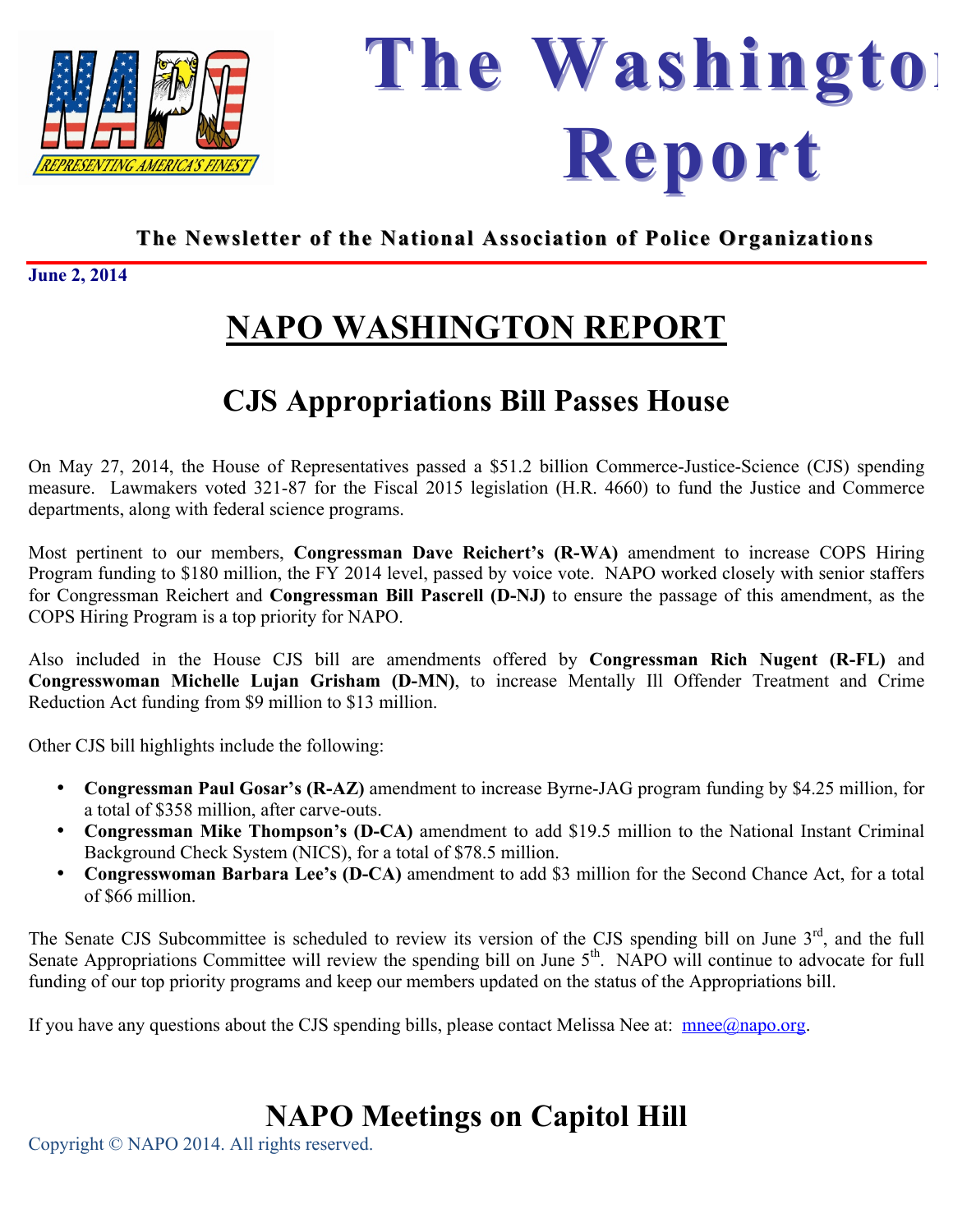Over the past week, NAPO met with senior staffers for the following Senators: **Senator Ted Cruz (R-TX)**, **Senator Jeff Sessions (R-AL)**, **Senator Mazie Hirono (R-HI)**, and **Senator Mike Lee (R-UT)**. NAPO used the meetings to outline our top priorities, which include the following bills:

**Justice for Victims of Trafficking Act:** NAPO explained that this bill repurposes and reauthorizes a grant program to create a victim-centered model block grant to help states and local governments develop and implement comprehensive victim-centered programs to train law enforcement to rescue victims, prosecute human traffickers, and restore the lives of victims. It also allows state and local human trafficking task forces to obtain wiretap warrants within their own state courts without federal approval in order to investigate crimes of child pornography, child sexual exploitation, and human trafficking. An amended version of the bill passed the House of Representatives on May 20, 2014, and we are hopeful that it will be reviewed by the Senate Judiciary Committee in the coming months.

**Justice and Mental Health Collaboration Act (JMHCA):** NAPO explained that the Mentally Ill Offender Treatment and Crime Reduction Act (MIOTCRA) created the Justice and Mental Health Collaboration Program (JMHCP) to help states and counties design and implement collaborative efforts between criminal justice and mental health systems. The JMHCA reauthorizes the successful MIOTCRA and extends the JMHCP for five years. The JMHCP can help law enforcement agencies across the United States in their responsibilities in assisting those, and dealing with citizens with mental health issues.

**Bulletproof Vest Partnership (BVP) Grant Program Reauthorization Act**: NAPO explained the importance of the BVP Grant Program, which provides federal funds to state and local law enforcement departments to assist state and local law enforcement efforts to purchase bullet resistant vests. NAPO continues to expend all available efforts to garner additional cosponsors for the House and Senate versions of this bill.

**Community Oriented Policing Services (COPS) Improvement and Reauthorization Act**: NAPO stressed the importance of passing this legislation, which would reauthorize the COPS Program for five years and raise the current hiring cap from \$75,000 to \$125,000. Additionally, the President's FY 2015 Budget includes \$247 million for the COPS Hiring Program. NAPO has been advocating for the COPS Hiring Program to be funded at a minimum of the amount requested by President Obama, and hopes this point will be considered as the Senate reviews the CJS spending bill.

**The staffers were receptive to the above proposals. We look forward to working with each of the offices in the future. If you have any questions about any of the bills summarized above, please contact Melissa Nee at: mnee@napo.org.**

## **COPS Hiring Program Applications**

The COPS Office has opened the application process for the 2014 COPS Hiring Program (CHP) and the Community Policing Development (CPD) Program.

Through the competitive CHP Program, the COPS Office will provide funding to hire police officers. Applicants may request funds to hire new officers, rehire recently laid-off officers, or maintain officers scheduled to be laid-off.

Through the CPD Program, the COPS Office will provide funding to advance the practice of community policing in law enforcement agencies through training and technical assistance, the development of innovative community policing strategies, demonstration projects, applied research, guidebooks, and best practices that are national in scope and responsive to the solicitation topic requirements. The COPS Office, a federal provider of innovative, customer-focused resources that address the continuing and emerging needs of those engaged in enhancing public safety through

Copyright © NAPO 2014. All rights reserved.